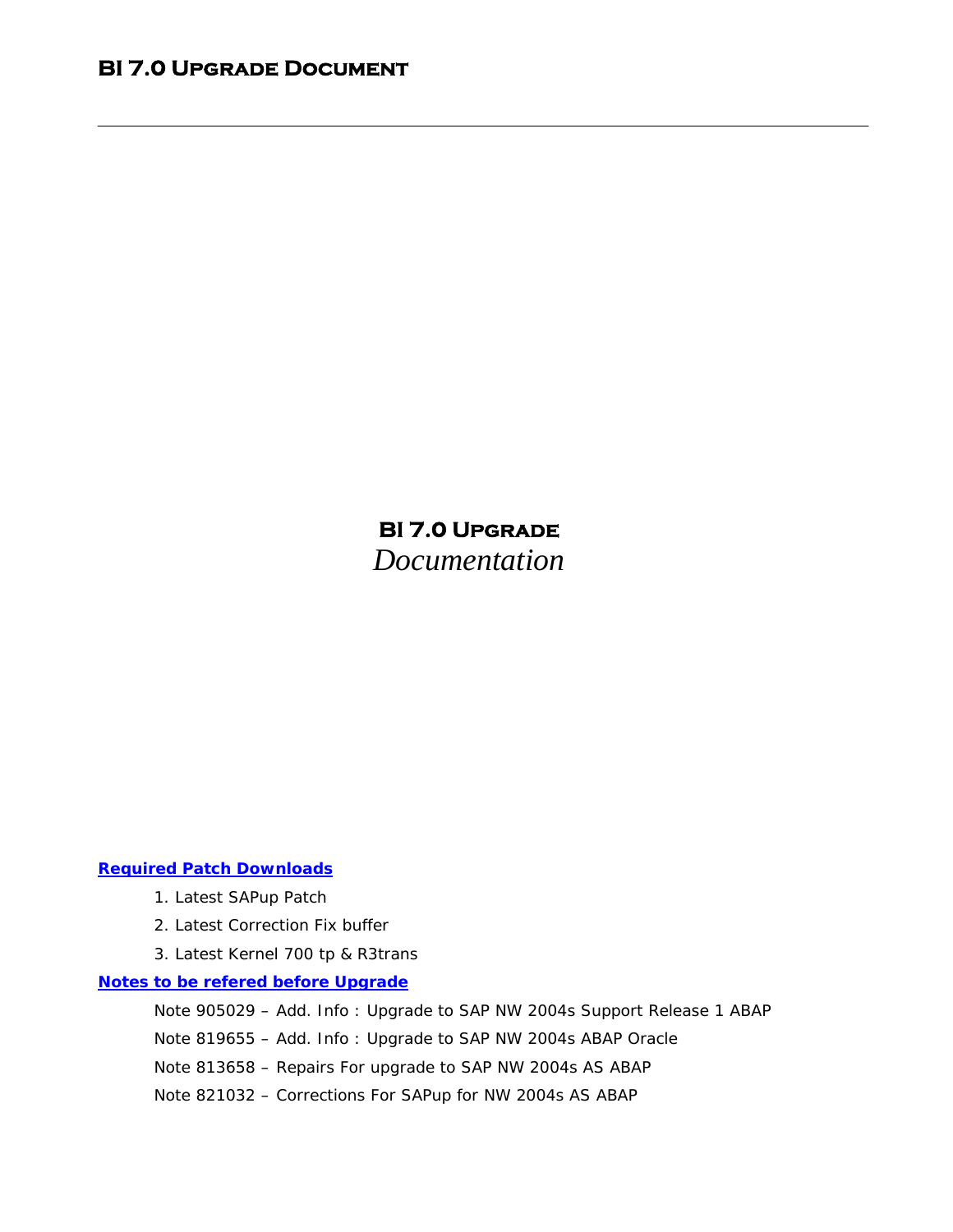Note 906789 – Consulting: Upgrade to 7.X BW - NetWeaver 2004 S Note 914536 – P7:Upgrade- Table RSTSODS filled with NULL values Note 832712 – BW- Migration of Web items from 3.x to 7.0 Note 832713 – Migration of Web templates from BW 3.x to Netweaver 2004s Note 861890 – ODS tables disappear during the upgrade Note 836517 – Oracle database 10g- Preparation for SAP-upgrade Note 558197 – Upgrade hangs in Parconv\_upg, Xpras\_upg, Shadow Import UPG2 Note 762426 – Long Runtimes in TABSPC\_PREP, CNV\_LIST, DYNSPCAA

### *Required CD's / DVDs Patch Downloads*

- 1. SAP Upgrade Master DVD Number 51031683
- 2. SAP NETWEAVER 2004S SR1 Kernel 7.00 Number 51031713
- 3. SAP Upgrade Export DVD Number 51031691
- 4. SAP Language DVD Number 51031692
- 5. PI\_BASIS 2006\_1\_700 Number 51032426
- 6. mySAP Business Suite 2005 SR1 Installation Master for: SAP NetWeaver 2004s SR1 Number 51031797
- 7. Business Intelligence Content Add-On Vers. 3 Number 51031606
- 8. Java based Software Components Number 51031693
- 9. SAP ERP 2005 ERP Components DVD Number 51031463
- 10. ST-PI Supplement upgrade add-on
- 11. All the DVD's are copied to /bidump

#### *Required SOLMAN Key for Upgrade*

- 1. Login into Solution manager
- 2. Start TCODE SMSY
- 3. Create system with your SID
- 4. Generate a Solman key
	- a. Input the Instance number
	- b. Hostname
	- c. SID
- 5. Record the key, You need to use this in prepare phase SOLMAN\_CHK

### *Preparation Steps at OS Level*

1. Set the following Parameter as given below

LD\_LIBRARY\_PATH=/usr/sap/SID/SYS/exe/run:/oracle/client/10x\_64/instantclient

ORACLE\_HOME=/oracle/SID/920\_64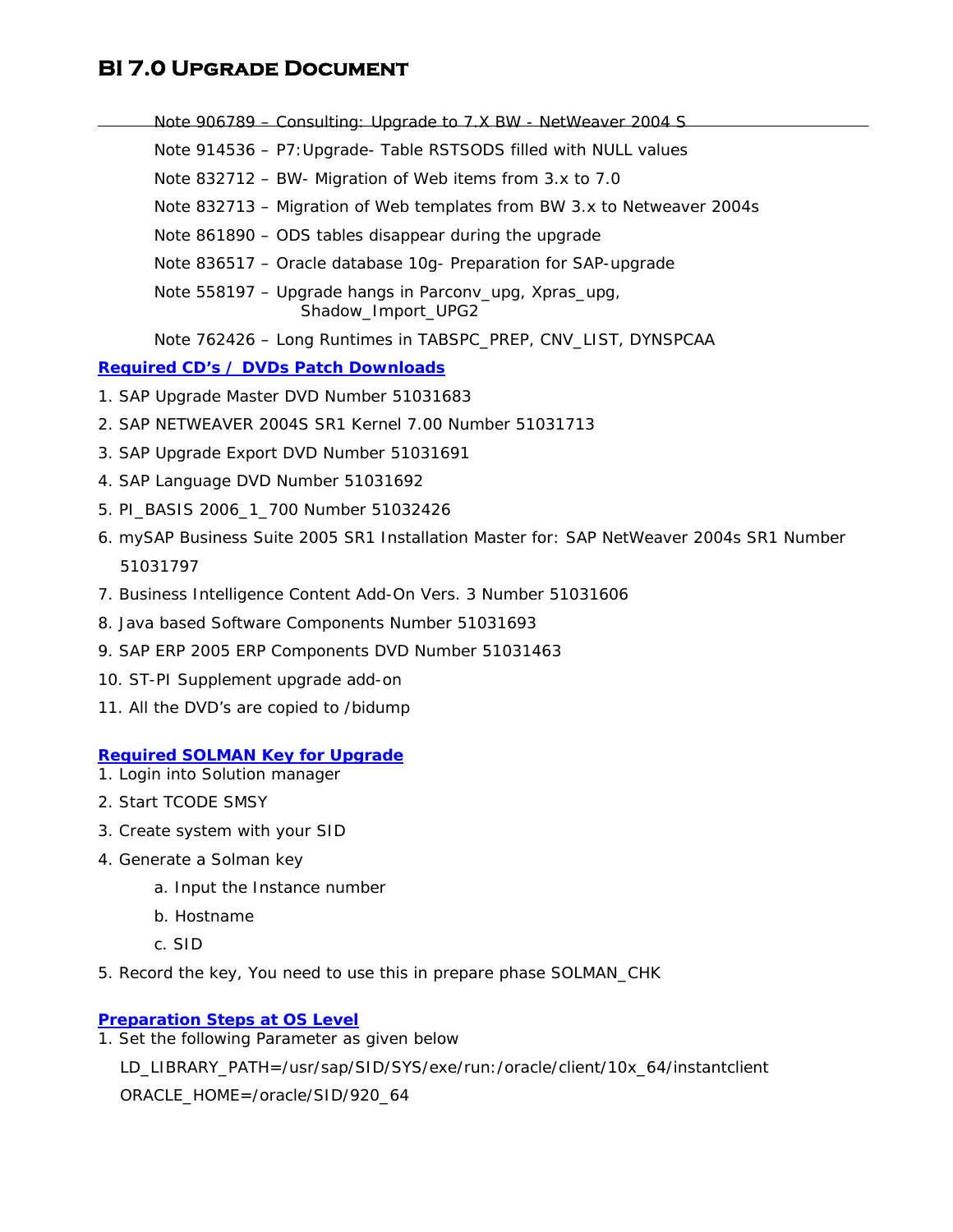ORA\_NLS33=/oracle/client/92x\_64/ocommon/nls/admin/data

PATH=/oracle/SID/920\_64/bin:/usr/sap/SID/SYS/exe/run:/usr/bin::/usr/ccs/bin:/usr/ucb

DIR\_LIBRARY=/usr/sap/SID/SYS/exe/run

- 2. Create the upgrade directory
	- a. Login as root
	- b. Cd /usr/sap
	- c. Mkdir put
	- d. Cd put
	- e. Chown SIDadm .
	- f. Chgrp sapsys .
	- g. Chmod 775 .
	- h. Cd ..
	- i. Chmod 777 put

#### 3. Add the Shadow instance port into /etc/services

- a. Cd /etc
- b. Cd inet
- c. Chmod 777 services
- d. vi services
- e. Add the following lines
	- i. sapmsSID 3610/tcp
	- ii. sapdp10 3210/tcp

### *Preparation Steps at Database Level*

- 1. Rename the system user
	- a. Login as oraSID
	- b. Sqlplus /nolog
	- c. Connect / as sysdba
	- d. Alter user system identified by manager;
- 2. Apply the note recommendation 558197
	- a. Download the script from sapnet as per the note
	- b. Login as oraSID
	- c. Sqlplus "/ as sysdba" @dba\_ind\_columns\_sap.sql
- 3. Apply the note recommendation 762426
	- a. Create table temp\_useg tablespace PSAPSID as (select \* from user\_segments);
	- b. Create table temp\_ulobs tablespace PSAPSID as (select \* from use\_lobs);
	- c. Create index temp\_useg\_0 on temp\_useg (segment\_name) tablespace PSAPSID;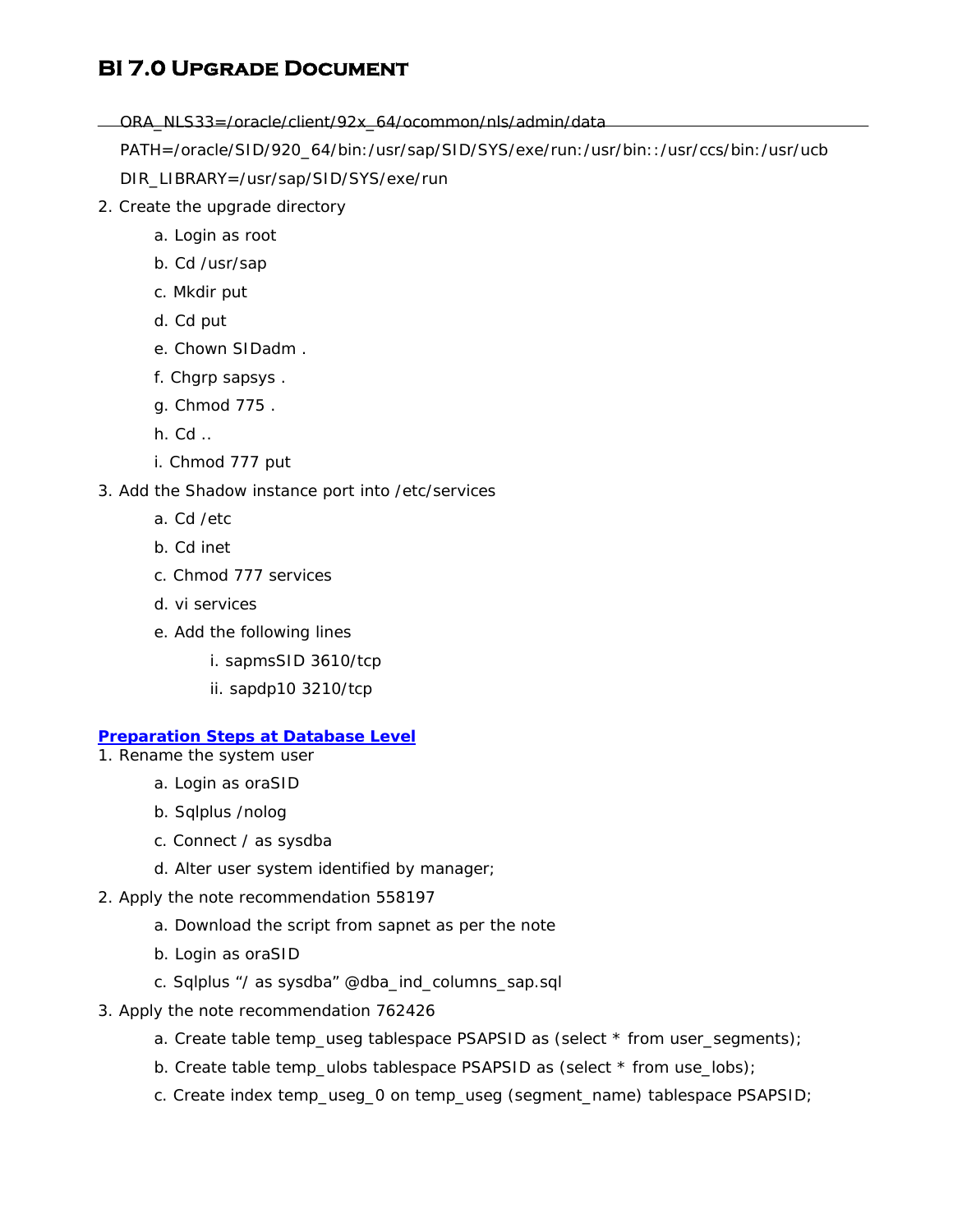- d. Create index temp\_ulobs\_1 on temp\_lobs (tablename,segment\_name) tablespace PSAPSID;
- e. Analyze table temp\_useg compute statistics;
- f. Analyze table temp\_ulobs compute statistics;
- g. Create synonym user\_segments for temp\_useg;
- h. Create synonym user\_lobs for temp\_lobs;
- 4. Make sure that the Orapatch 6033289 is applied
	- a. Login oraSID user
	- b. Cd /oracle/SID/102\_64/OPatch
	- c. ./opatch lsinventory
	- d. This list the complete patch list installed.
- 5. Check the consistency of the table TADIR
	- a. Drop the primary index of TADIR , TADIR~0
	- b. Login as oraSID
	- c. Sqlplus sapSID/sap
	- d. Drop index "TADIR~0"
	- e. CREATE UNIQUE INDEX "TADIR~0" ON "TADIR" ("PGMID", "OBJECT", OBJ\_NAME") PCTFREE 10 TABLESPACE PSAPSID STORAGE (INITIAL 000004592 K NEXT 0000004592 K MINEXTENTS 0000000001 MAXEXTENTS UNLIMITED PCTINCREASE 0000 FREELISTS 001)
- 6. Truncate the tables TBTCO and TBTCP
	- a. Login as oraSID
	- b. Sqlplus sapSID/sap
	- c. Truncate table tbtcp;
	- d. Truncate table tbtco;
	- e. Analyze table tbtcp compute statistics
	- f. Analyze table tbtco compute statistics
- 7. Create New tablespace for the target release
	- a. Login as oraSID
	- b. cd /oracle/SID/sapdata6
	- c. mkdir SID700
	- d. Create tablespace PSAPSID700 datafile
	- '/oracle/SID/sapdata6/SID700/SID700\_data1' size 8000M;
- 8. Extend the existing tablespace PSAPSID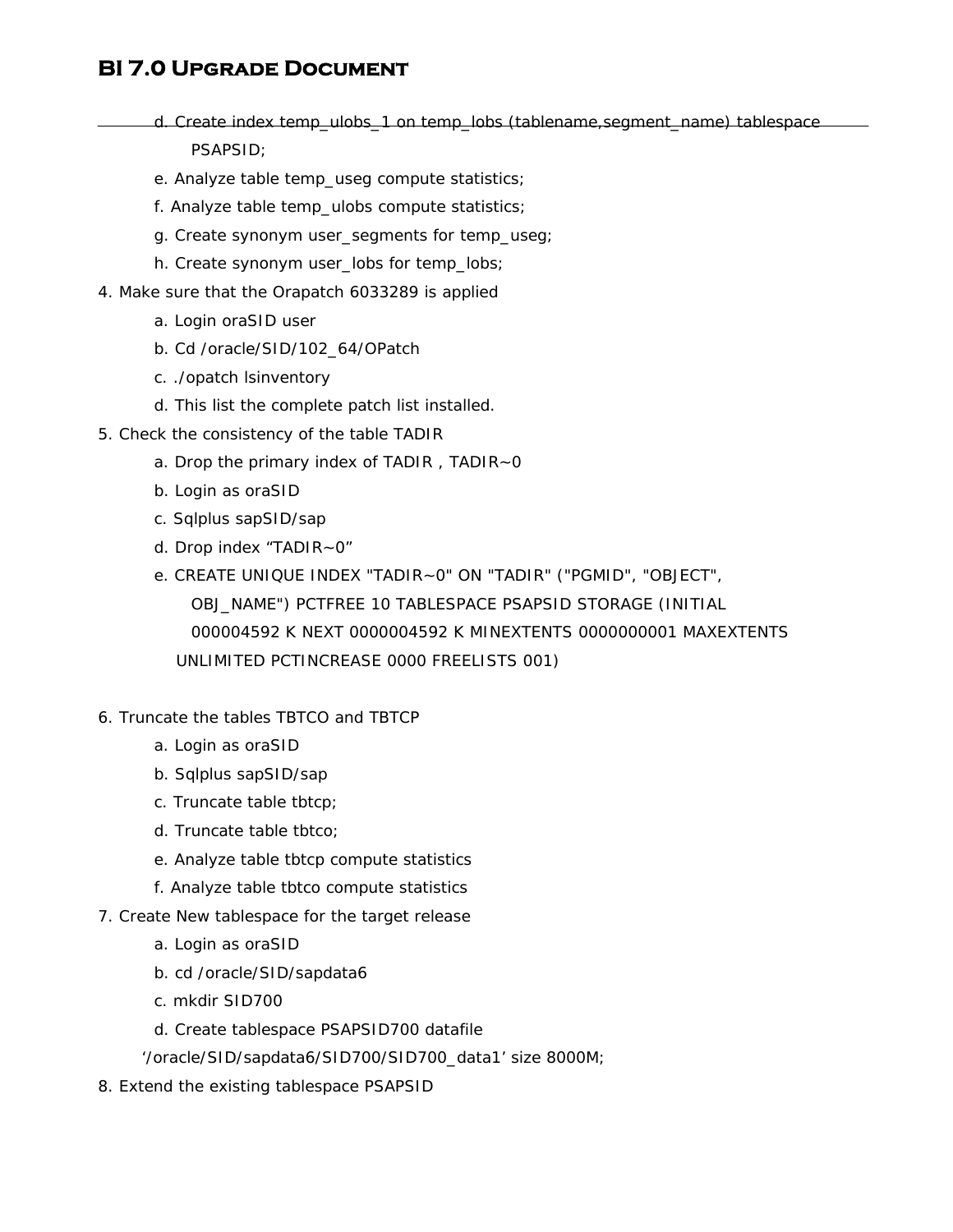- a. Login as oraSID
- b. cd /oracle/SID/sapdata6
- c. mkdir SID\_20
- d. alter tablespace PSAPSID add datafile '/oracle/SID/sapdata6/SID\_20/SID.data20' size 20480M autoexetend off;
- e. alter tablespace PSAPSID add datafile '/oracle/SID/sapdata6/SID\_21/SID.data20' size 10240M autoexetend off;
- 9. Increase the number of process parameter
	- a. Login as oraSID
	- b. sqlplus /nolog
	- c. connect / as sysdba
	- d. alter system set processes =  $150$  scope = spfile;
- 10. Switch off the archive log
	- a. Login as oraSID
	- b. Sqlplus /nolog
	- c. Connect / as sysdba
	- d. Shutdown immediate
	- e. Startup mount
	- f. Alter database noarchivelog;
	- g. Alter database open;

### *Preparation Steps at SAP Level*

- 1. Solve the inconsistency created by the table truncate of TBTCP and TBTCP
	- a. Login in client 000 as ddic user
	- b. Execute tcode SM65
	- c. Select Extras -> Additional Test
	- d. Select all check boxes and remove the inconsistency.
- 2. Delete the STMS configuration and reconfigure as standalone domain
- 3. Repair Inconsistent Infoobjects
	- a. Login to the active client of BW
	- b. Tcode : Rsd1
	- c. Choose Extras -> Repair Infoobjects
	- d. Run the option first in display mode and check.
	- e. Run again in Repair mode , Which corrects all inconsistent objects.
	- f. Exit the transaction and start the transaction again.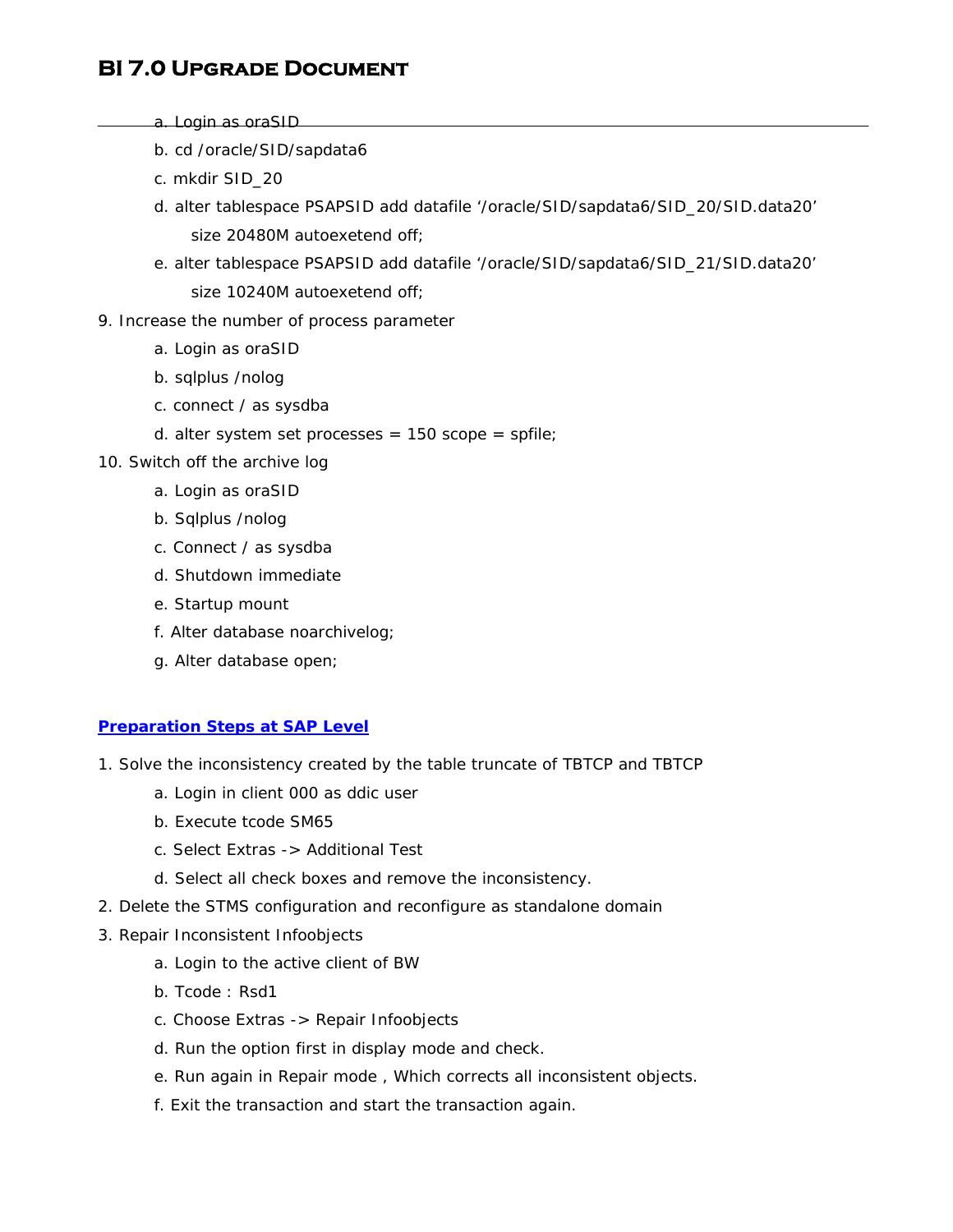g. Run again in Display mode. Check that there is no warnings or Errors.

- 4. Apply the note 861890 using snote.
- 5. Execute tcode RSMDCNVEXIT.
	- a. Check for the current status.
	- b. If the status is in "*No Check Yet/ Inconsistent Values Present"*
	- c. Execute the report and correct the alpha conversion
- 6. Check for Pending Conversions
	- a. Login in BW active client
	- b. Se14 -> Dbrequests -> Terminated
	- c. If any terminated conversions, complete the conversion.
	- d. Check for the Invalid tables SE14 -> Extras -> Invalid Temp Table
	- e. In any delete the tables.
- 7. Process Flow on the Central Instance for Deinstall the J2ee Engine
	- a. Log on to the ABAP part of the SAP Web AS 6.20 ABAP+J2EE system.
	- b. Stop the J2EE Engine
		- i. Call transaction SMICM.
		- ii. Choose "Administration--> J2EE Instance (local)--> Send Hard Shutdown"
	- c. Delete the following file systems:
		- i. /usr/sap/<SAPSID>/DVEBMGS<instance\_number>/j2ee
		- ii. /usr/sap/<SAPSID>/DVEBMGS<instance\_number>/SDM
	- d. Edit the instance profile <SAPSID>\_DVEBMGS<instance\_number>\_<host> to change entry rdisp/j2ee\_start =  $1'$  to rdisp/j2ee\_start =  $0'.$
- 8. Restart the SAP Web AS 6.20 system.
- 9. Solve the inconsistency reported by the previous upgrade by reference to the CHECK.LOG
	- a. Activate the inconsistent infoobjects
	- b. Activate the Non activated data from the ODS
	- c. Activate the Non Activated Infocube & Aggregates

### *Start Prepare Phase*

- 1. Start prepare process
	- a. Login as root user
	- b. su SIDadm
	- c. Cd /bidump/umdvd
	- d. ./PREPARE
	- e. This extracts the prepare files to /usr/sap/put
	- f. When it prompts for the Upgrade mode , Type "SCROLL"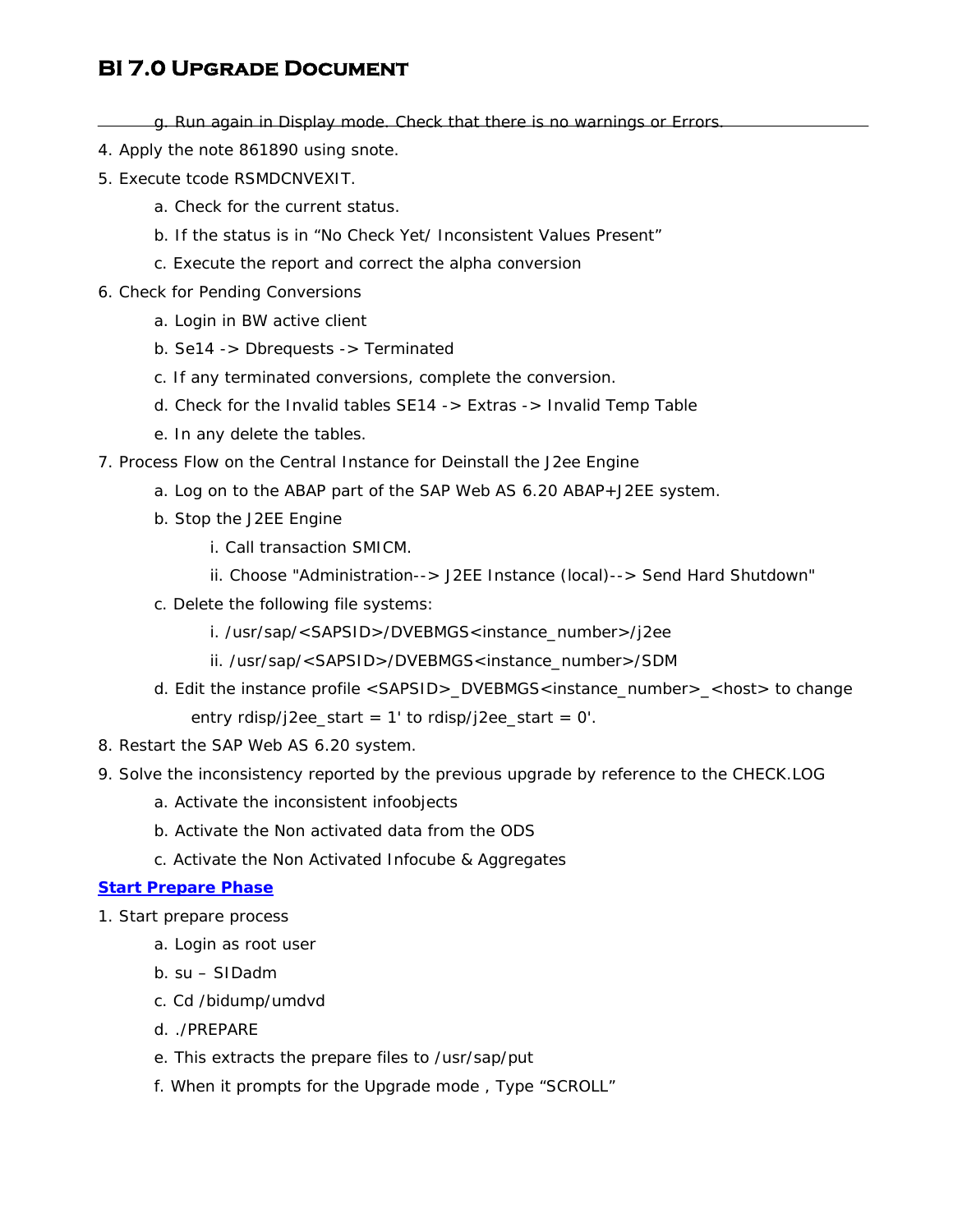- g. This completes the binary extraction for the upgrade directory.
	- h. In the next prompt exit the prepare.
- 2. Upgrade the Upgrade tool SAPup extracted from DVD
	- a. Login as SIDadm
	- b. Cd /usr/sap/put/bin
	- c. mv SAPup SAPup.old
	- d. Download the latest SAPup from Sapnet and extract to /usr/sap/put/bin
	- e. Copy the Correction Instructions into the /usr/sap/put
- 3. Restart the prepare phase
	- a. Login as SIDadm
	- b. Cd /usr/sap/put/bin
	- c. ./PREPARE
	- d. Continue with SCROLL option.
- 4. When you are asked to input the mount points enter the following
	- a. /bidump/kernel
	- b. /bidump/lang
	- c. /bidump/uexp
- 5. In Phase INITPUT\_PRE, The following input needs to be given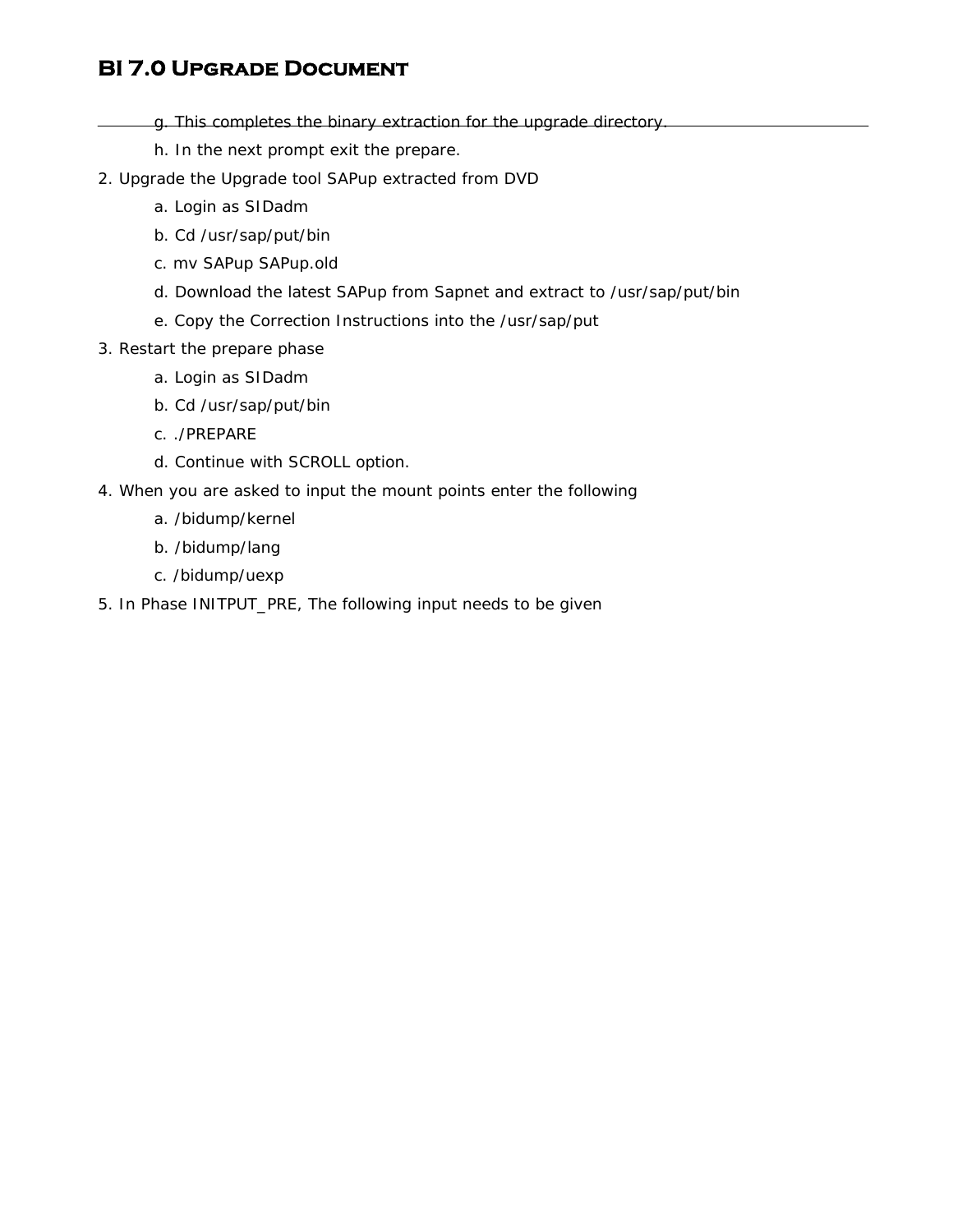```
Confirm the name of your SAP system: [BD1]
SAP SYSTEM ID = BD1
The hostname of your central SAP server: [P046XPPPCO]
SAP SYSTEM HOST = P046XPPPCOEnter the SAP instance number: [00]
INSTANCE NUMBER = 00The path to the SAP kernel: [/usr/sap/BD1/SYS/exe/run]
KERNEL PATH = /usr/sap/BD1/SYS/exe/run
The system identifier of your database: [BD1]
DATABASE ID = BD1
The hostname of your database server: [P046XPPPCO]
DATABASE HOST = P046XPPPCO
Enter the following passwords:
The password for ORACLE user "SYSTEM":
 (may be MANAGER) [] (Reset the password, before this step)
SYSTEM PASSWORD = manager
Verification of the password for ORACLE user "SYSTEM": []
SYSTEM PASSWORD = manager
Supply the following information:
The password for SAP user DDIC in client 000
(may be 19920706): [] (Reset the password, before this step)
DDIC PASSWORD = supportVerify password for SAP user DDIC: []
DDIC PASSWORD = support
The hostname of your batch server: [P046XPPPCO]
BATCH HOST
                 = P046XPPPCO
Supply the following information:
The maximum number of parallel processes during uptime: [1]
MAXIMUM UPTIME PROCESSES = 4
The number of parallel import processes: [3]
R3TRANS PROCESSES = 3
The maximum profile value of "bufreftime": [120]
MAXIMUM SYNC TIME = 120
The path to the EPS root directory:
  (EPS inbox is in <EPS ROOT>/in) [/usr/sap/trans/EPS]
EPS ROOT
                = /usr/sap/trans/EPS
```
6. In Phase DBCHK\_PRE, The input the database type

```
SAPup> Is there more than one system running in this database?
       (MCOD: Multiple components in one database)
            - "no"
            - "yes"
Enter one of these options [no] := no
```
7. In Phase SOLMAN\_CHK, We need to input the SOLMAN Key generated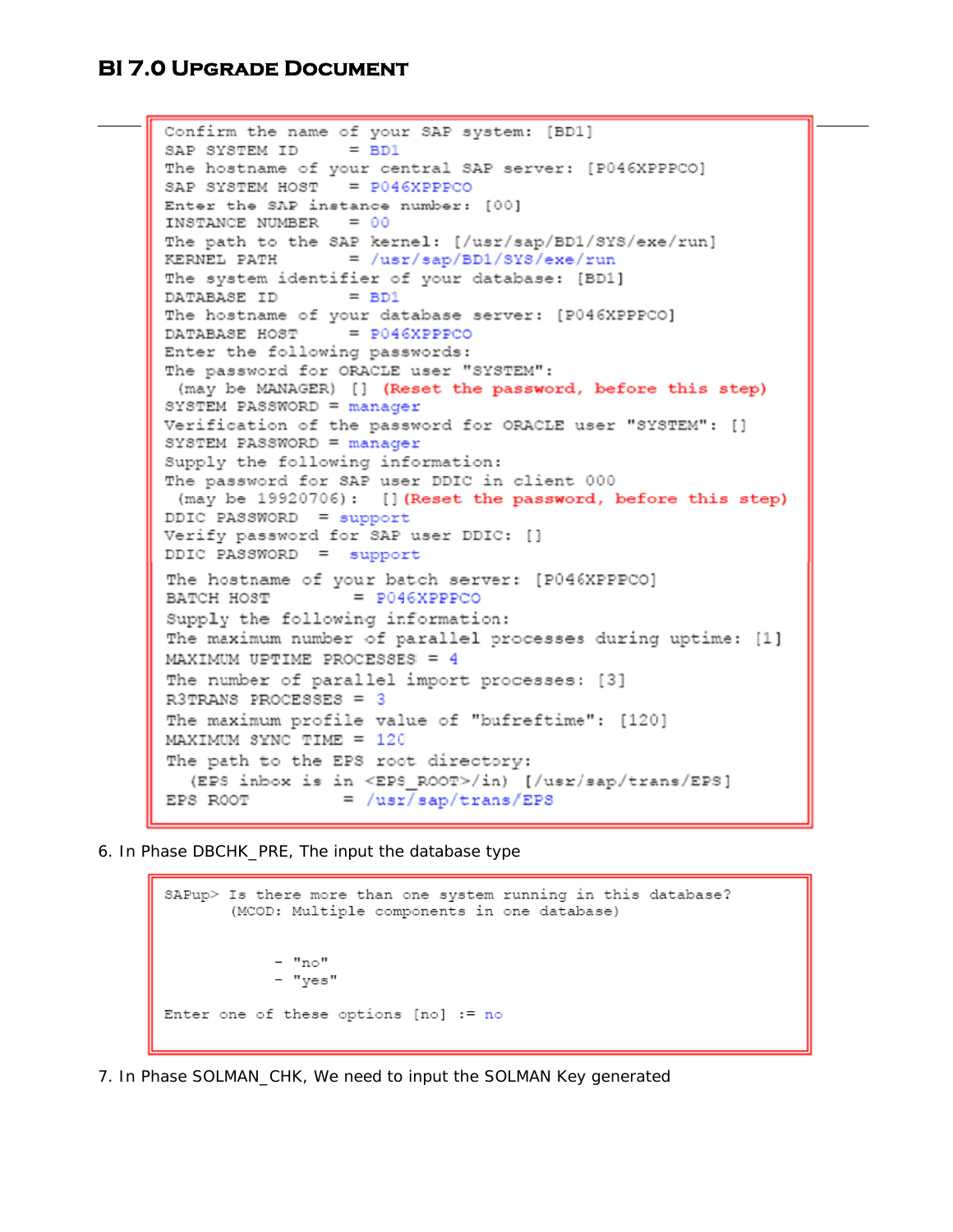```
SAPup message
SAPup> The SAP Solution Manager Key is required for the upgrade.
      Further informations can be found in the upgrade quide,
      the SAP Service Marketplace and SAP note 805390!
            - "continue"
            - "cancel"
Enter one of these options [continue] :=
SAP Solution Manager Key = 16ACB918EC
```
8. In Phase UCMIG DECISION, Decision of Unicode conversion.

```
SAPup message
SAPup> Your system is configured as a non-Unicode SCP (Single Code
Page) configuration.
       If you plan to perform a Unicode Conversion after the upgrade,
you may choose to perform a combined
       Upgrade and Unicode Conversion.
       In this case, several of the migration preparation steps can be
done already on the start release
       or on the upgrade shadow system.
       For further information, please refer to OSS note 928729.
       Do you want to perform a combined Upgrade and Unicode
Conversion?
            - "Yes"
            - "No"
Enter one of these options [No] := No
```
9. In starting of the IMPORT Phase, REQIMPORT prepare wait for your confirmation to start import.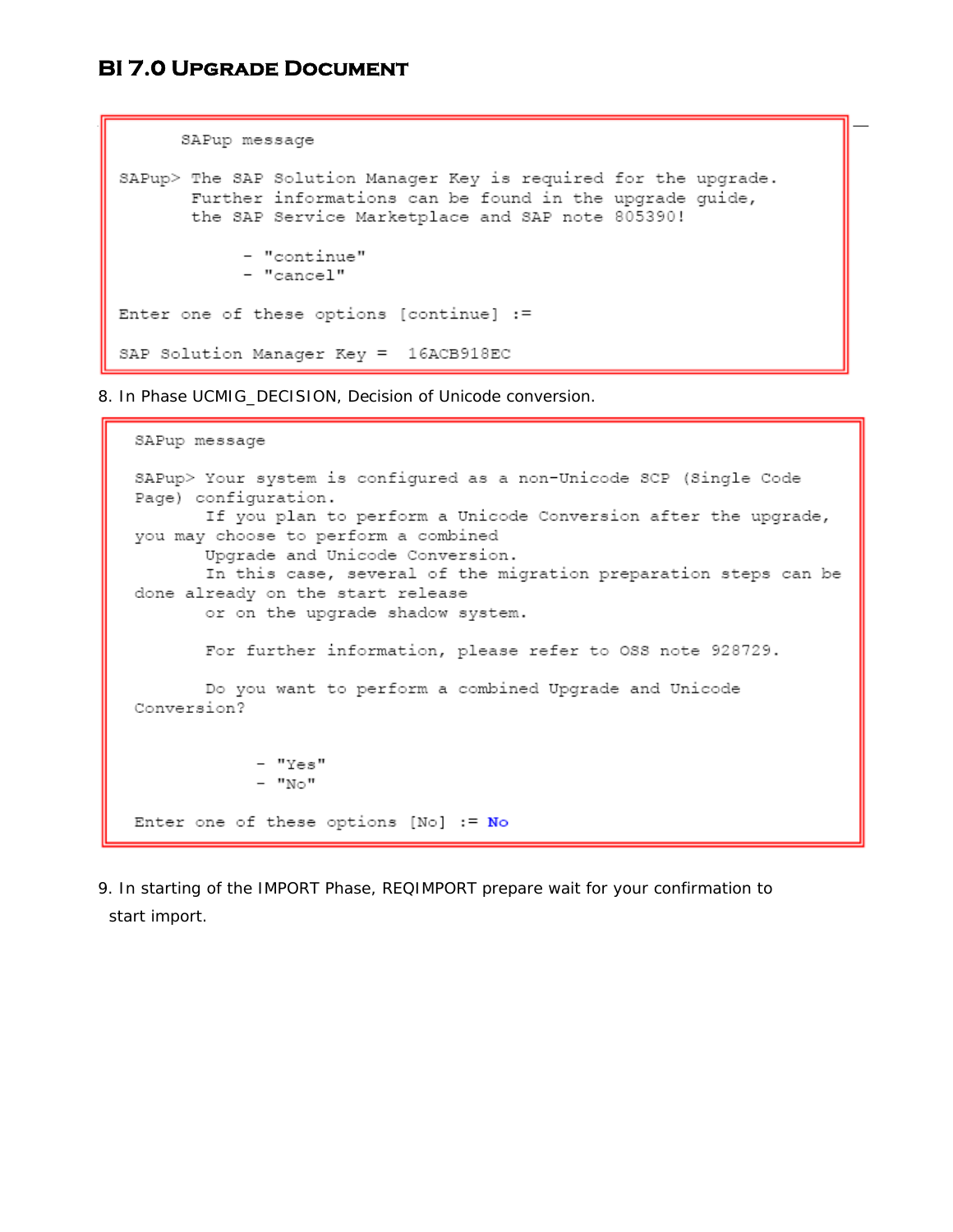```
SAPup message
              The PREPARE module Import will be started now.
       During this module programs, structures, and table entries
       required by PREPARE are imported (the socalled "tool import").
      Note: This can cause a loss of performance in R/3
      In rare cases, a concurrent transport via the transport
directory
      may disturb the tool import. Please avoid any concurrent import
      during this PREPARE module.
            - "continue"
            - "cancel"
Enter one of these options [continue] := continue
```
10. In Phase UPLOAD\_REQUEST, I prepare ask for the ADD-ON CD include

```
SAPup message
SAPup> If you intend to include Add-on Upgrades or Support Packages
       into the upgrade, you can now make available the needed CDs
       and packages.
       All fitting CDs and packages will then be chosen as default
       selection in the phase IS SELECT for the Add-on Packages and CDs
       and in the phase BIND PATCH for the Support Packages
SAPup> Do you want to add (further) Add-on CDs?
            - "Yes"
            - "No"
Enter one of these options [Yes] := noSAPup message
SAPup> Do you want to search for new packages in directory
"/usr/sap/trans/EPS/in"?
            - "Search"
            - "Skip"
Enter one of these options [Search] := Search
```
11. In IS\_SELECT phase , prepare ask for the Add-on Decisions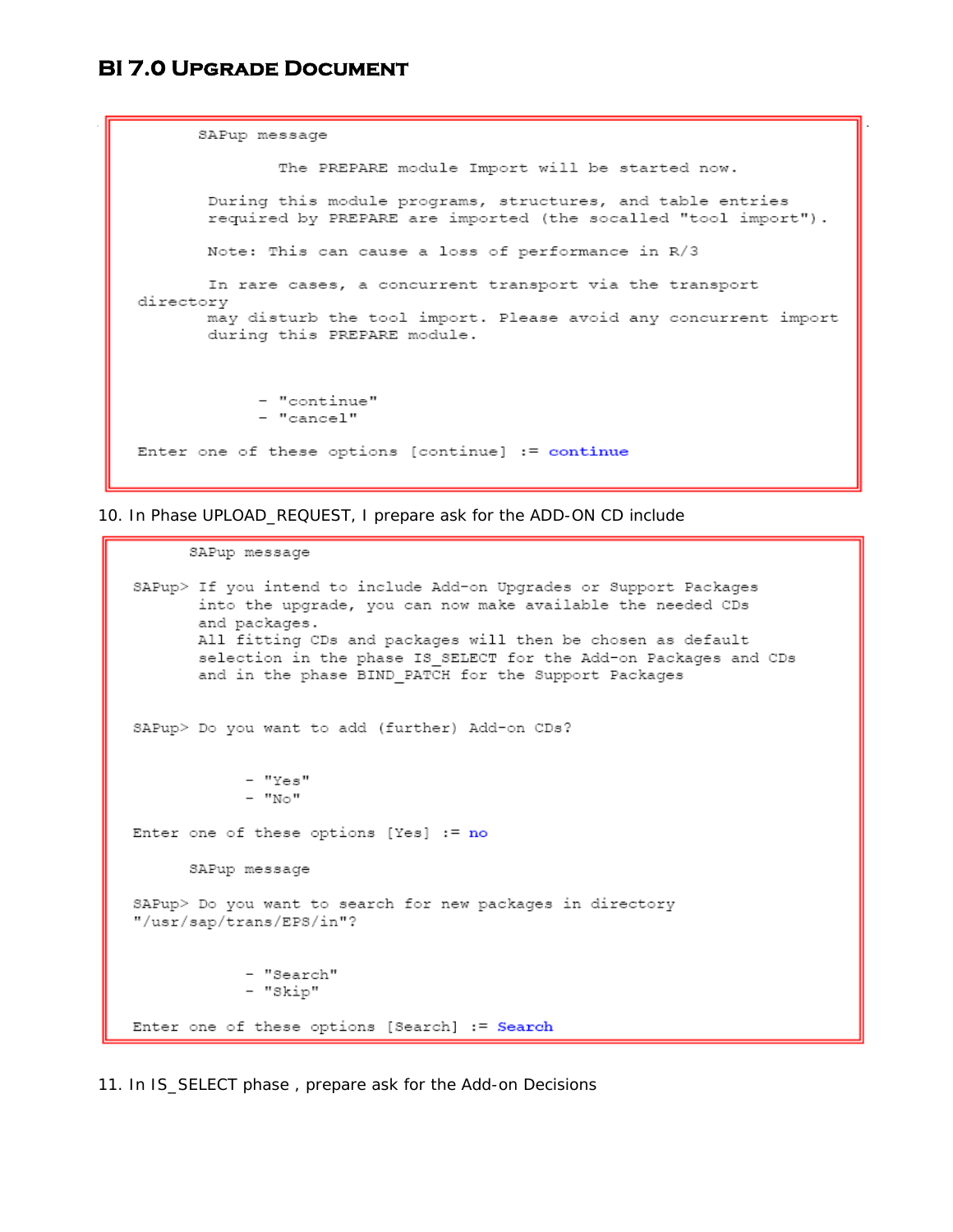>> 10:31:55 PREPARE: START OF PHASE IS SELECT Product update and media decision overview: Decide about update type and the Add On media kind. Select the Add-on you want to make or change a decision: Select no product, if you are finished. Add-on Id Start Rel Dest Rel Status Note 01) PI\_BASIS  $2003\_1\_620$   $2005\_1\_700$  INST/UPG WITH STD CD 570810 01) FI\_BASIS 2003\_1\_620 200<br>
02) X FINBASIS 1.0B ?<br>
03) X SEM-BW 3.1B ?<br>
04) X ST-PI 003C\_620 ?<br>
05) X BI\_CONT 330 ? UNDECIDED 852448 UNDECIDED 852448 UNDECIDED 769519 UNDECIDED 632429 Enter a number to change selection or "ok":

12. Add the following Addon Components to the upgrade. Extract the packages to

### /usr/sap/trans/EPS/in

- a. FINBASIS 600 : KIEQ07U.SAR (From DVD 51031463)
- b. SEM 600 : KIEN11U.SAR (From DVD 51031463)
- c. ST-PI : KITLQIG.CAR (Downloaded from SAPnet)
- d. BI\_CONT 703 : KIBIIUH.SAR (From DVD 51031606
- 13. Extract the Support Packages and SPAM 700
	- a. Extract the Support packages FINBASIS SP1 & SEM SP1
		- i. FINBASIS 600 SP1 : K-60001INFINBASIS.CAR
		- ii. SEM 600 SP1 : KGS6001.CAR
		- iii. SPAM 700 : KD70023.CAR

14. Mark all the add-on by typing the number in front of the add-on. Once you entered the number and press

enter, you can see "X" mark in front of that.

- 15. After Marking all the add-on's type "ok" to proceed further.
- 16. Select the Options "UPG SAINT" for all the addon's.
- 17. The final out should be as below.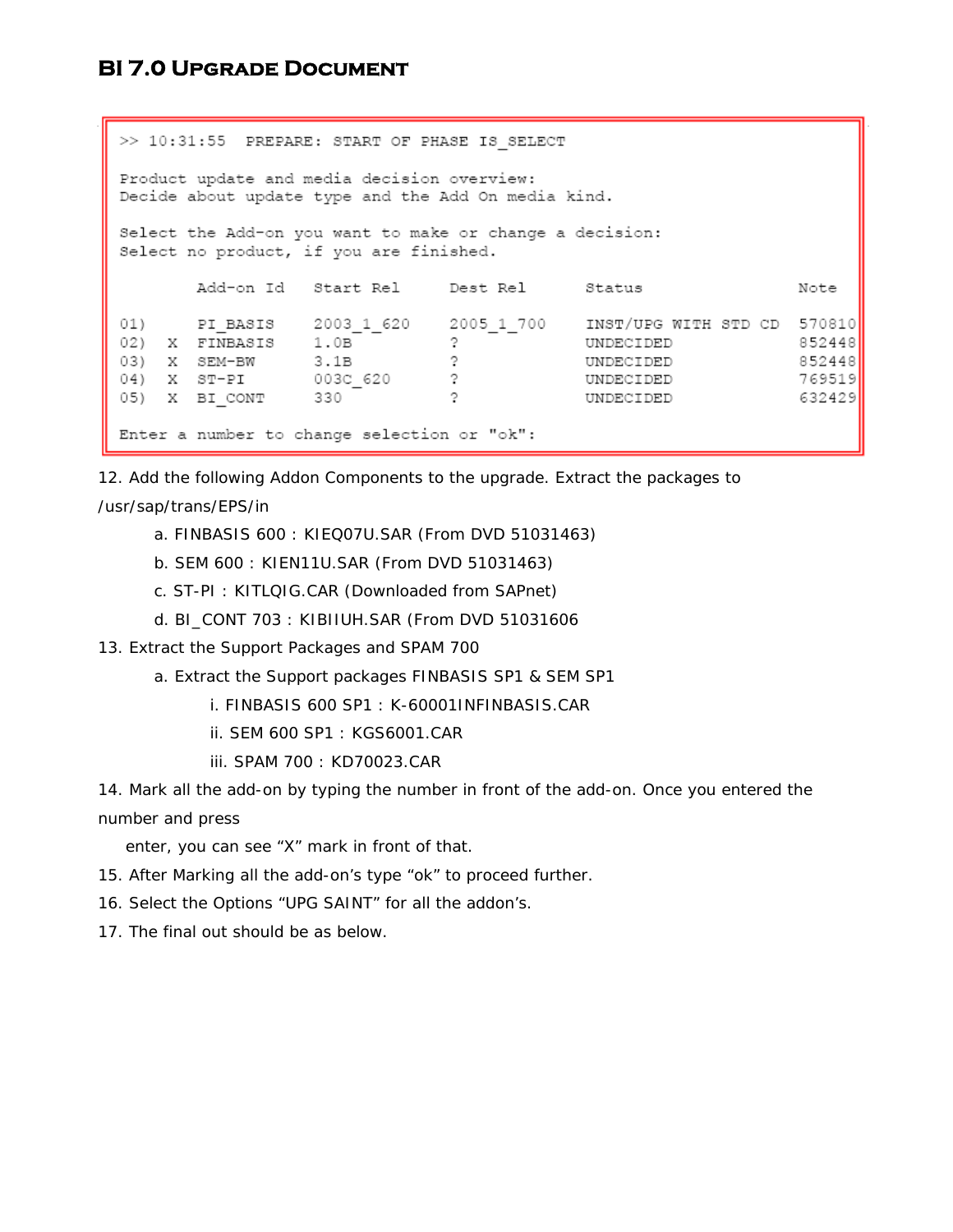Add-on Id Start Rel Dest Rel Status Note PI\_BASIS 2003\_1\_620 2005\_1\_700 INST/UPG\_WITH\_STD\_CD\_570810<br>
FINBASIS 1.0B 600 UPG\_WITH\_SAINT\_PACK\_\_852448<br>
SEM-BW 3.1B 600 UPG\_WITH\_SAINT\_PACK\_\_852448<br>
ST-PI 003C\_620 2005\_1\_700 UPG\_WITH\_SAINT\_PACK\_\_769519<br>
BI\_CONT\_\_\_\_\_330 01)  $02)$ 03) 04) 05) \*\*\* Reset all decisions to default \*\*\* 06)

18. In Phase BIND\_PATCH, Need to provide updates regarding the support packages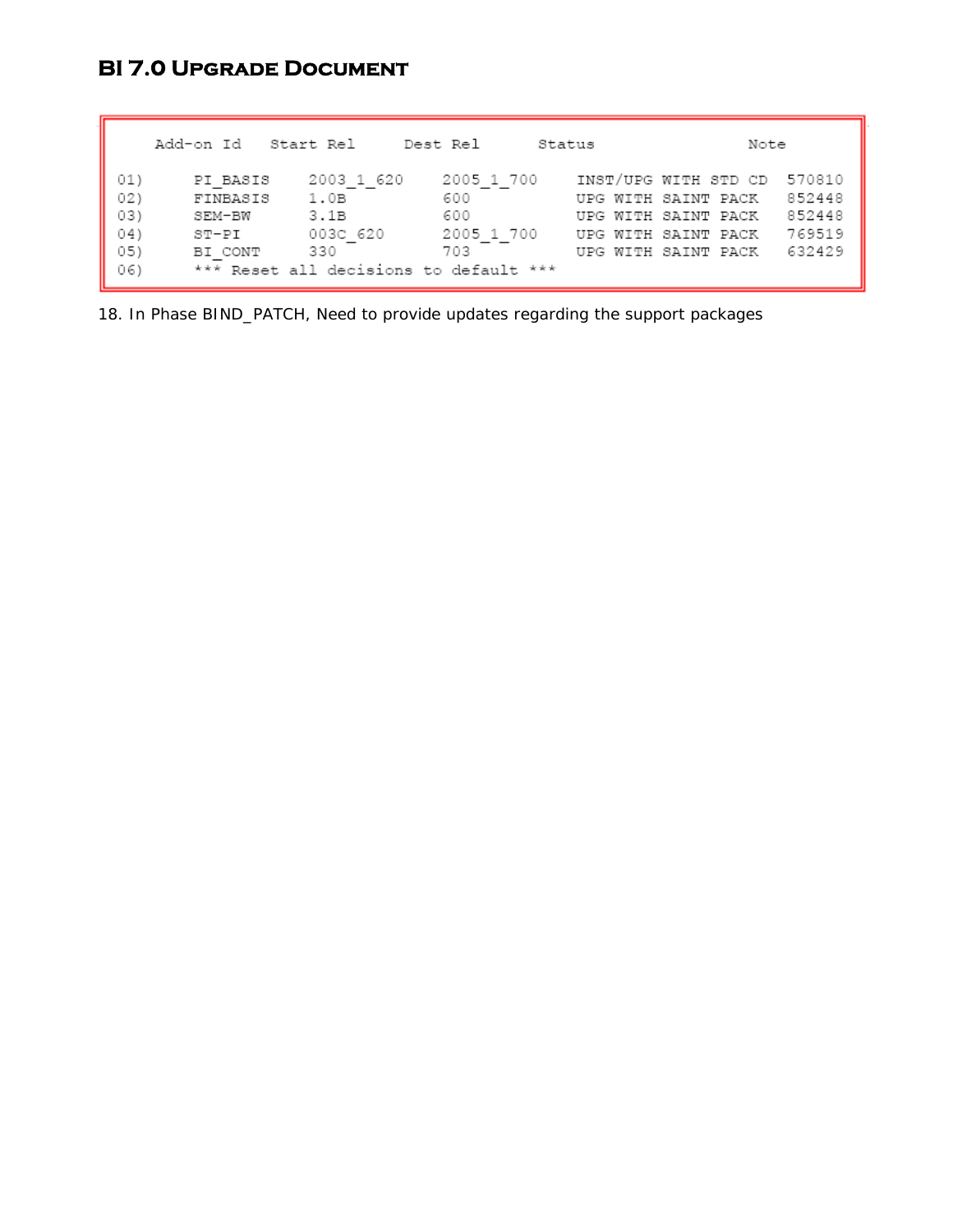```
SAPup message
SAPup> Do you want to search for new packages in directory
       "/usr/sap/trans/EPS/in" first?
      This scan may run for some minutes. You can skip the inbox scan,
       if the package descriptions have been uploaded already to this system.
            - "Search"
            - "Skip"
Enter one of these options [Search] := Search
 uploading data ...
       SAPup message
 SAPup> According to the uploaded packages the queue calculator
        could generate a valid support package queue.
        Do you want to take over the calculated package levels
        as default selection?
             - "Yes"
             - "No"
             - "Show Selection"
 Enter one of these options [Yes] := Yes
       SAPup message
 SAPup> Note: Choose 'NONE' as upper package level to explicitely
              reset a (default) selection.
             - "continue"
             - "cancel"
 Enter one of these options [continue] := Continue
```
**19. Now you get display of each support package for your input. Press enter if you don't what to import. If you want to input, type the SP level and enter. Input the support packages to imported for FINBASIS & SEM as 1. So the it includes the SP of FINBASIS and SEM.**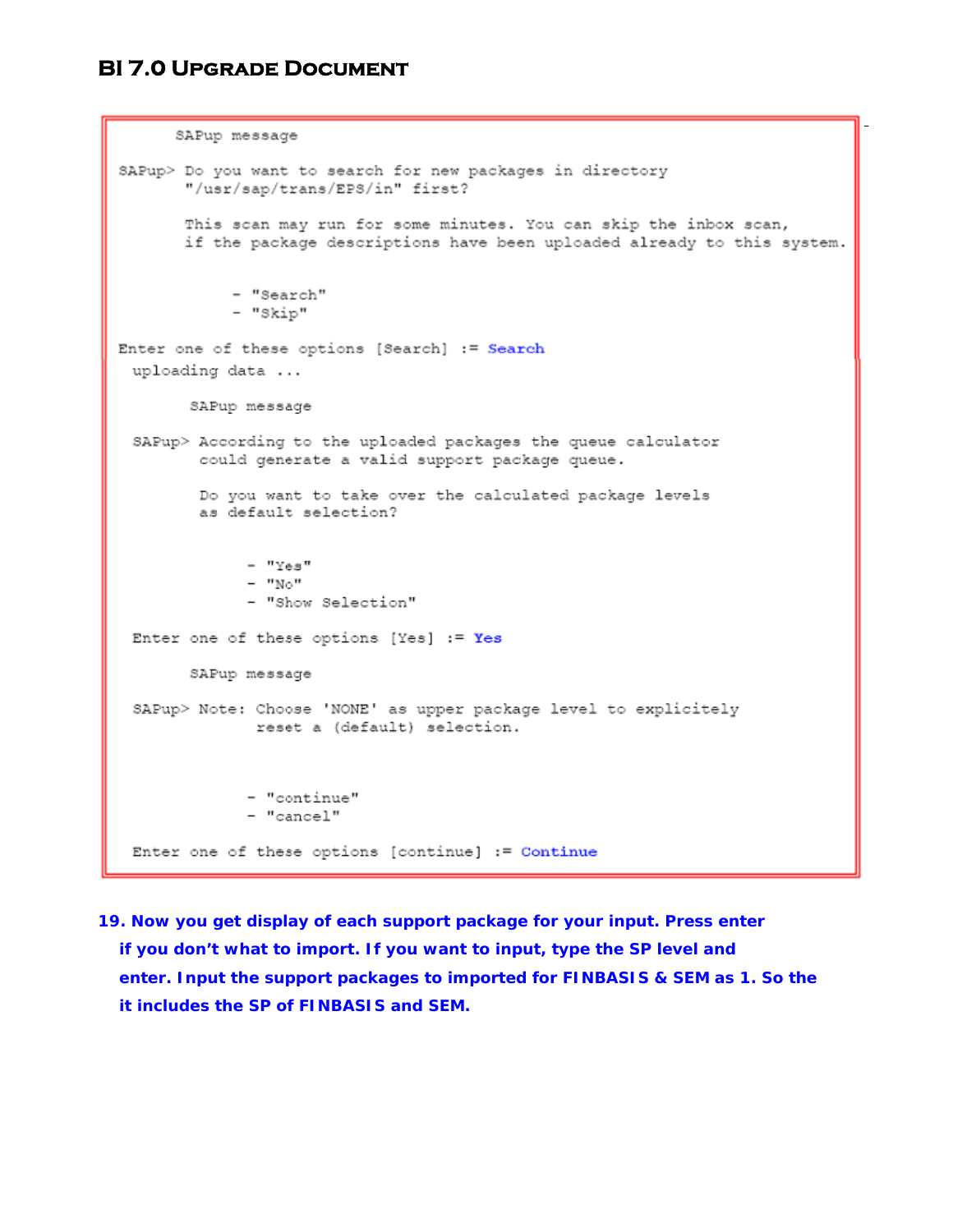| Component | min    |                                                        | equi current select                                                          |  |
|-----------|--------|--------------------------------------------------------|------------------------------------------------------------------------------|--|
| SAP ABA   |        | $\langle$ none $\rangle$ $\langle$ none $\rangle$ 0006 |                                                                              |  |
| SAP BASIS |        | <none> <none> 0006</none></none>                       |                                                                              |  |
| PI BASIS  |        | <none> <none> 0006</none></none>                       |                                                                              |  |
| ST-PI     |        | <none> <none> <none></none></none></none>              |                                                                              |  |
| SAP BW    |        | $<$ none $>$ $<$ none $>$ 0006                         |                                                                              |  |
| FINBASIS  | 0001 - |                                                        | <none> <none> 1</none></none>                                                |  |
| SEM-BW    |        |                                                        | $\langle$ none $\rangle$ $\langle$ none $\rangle$ $\langle$ none $\rangle$ 1 |  |
| BI CONT   |        | <none> <none> <none></none></none></none>              |                                                                              |  |

```
SAPup> Do you want to include a SPAM Update for release 700?
       (We recommend to include the newest available SPAM Update.)
            - "Yes"
            - "No"
Enter one of these options [Yes] := Yes
      SAPup message
SAPup> The following SPAM Update package has been found:
            Request: SAPKD70023
            Version: 0023
            Text: SPAM/SAINT Update - Version 700/0023
      You can
            - include this SPAM Update
            - search for a newer SPAM Update (in directory
              "/usr/sap/trans/EPS/in")
            - skip the inclusion
            - "Include"
            - "Search"
            - "Skip"
Enter one of these options [Include] := Include
extracting data ...
      SAPup message
SAPup> Do you want to include a Single Change Request?
            - "No" \,- "Yes"
```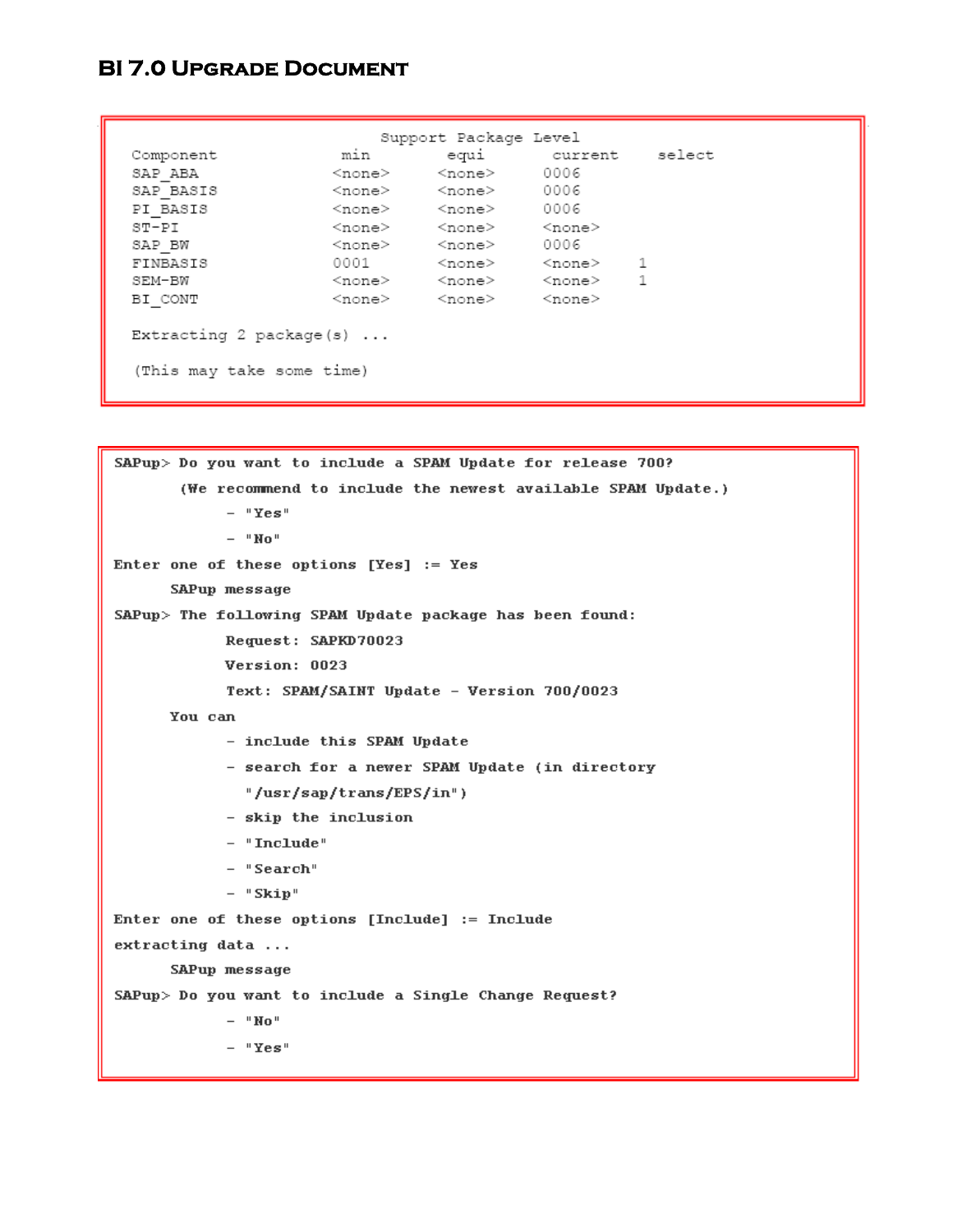```
Enter one of these options [N_0] := N_0SAPup message
SAPup> The following packages will be included:
       Component FINBASIS Support Package (FINBASIS) 1
       Component SEM-BW Support Package (SEM-BW) 1
SAPup> The following SPAM Update for release 700 will be included:
       SAPKD70023
      The total size of all data files is 39832 KBytes.
            - "Confirm"
            - "Change Selection"
```
20. In Phase ADJUSTPRP, It checks for the previous upgrade's SPDD & SPAU recorded UMODAUTO.LST

File.

```
SAPup message
SAPup> For automatically maintaining your modifications in your system
       during the upgrade transport requests from earlier upgrades are
       searched in file umodauto. 1st in directory /usr/sap/trans/bin.
       The file could not be read.
       There are several reasons why this may be correct,
       e.g. "this is your first upgrade" or "your system is not modified".
       Did you expect a list of transports being found?
            - "no"
            - "yes"
Enter one of these options [no] := No
```
21. In Phase INITSHD, Prepare asks for Shadow instance ports

SAPup message SAPup> INFO: During the upgrade a temporary instance is installed to perform the modification adjustment and activation. For the installation of the shadow system instance, you have to supply unused instance numbers and free port numbers. - "continue" - "cancel" Enter one of these options [continue] := Continue